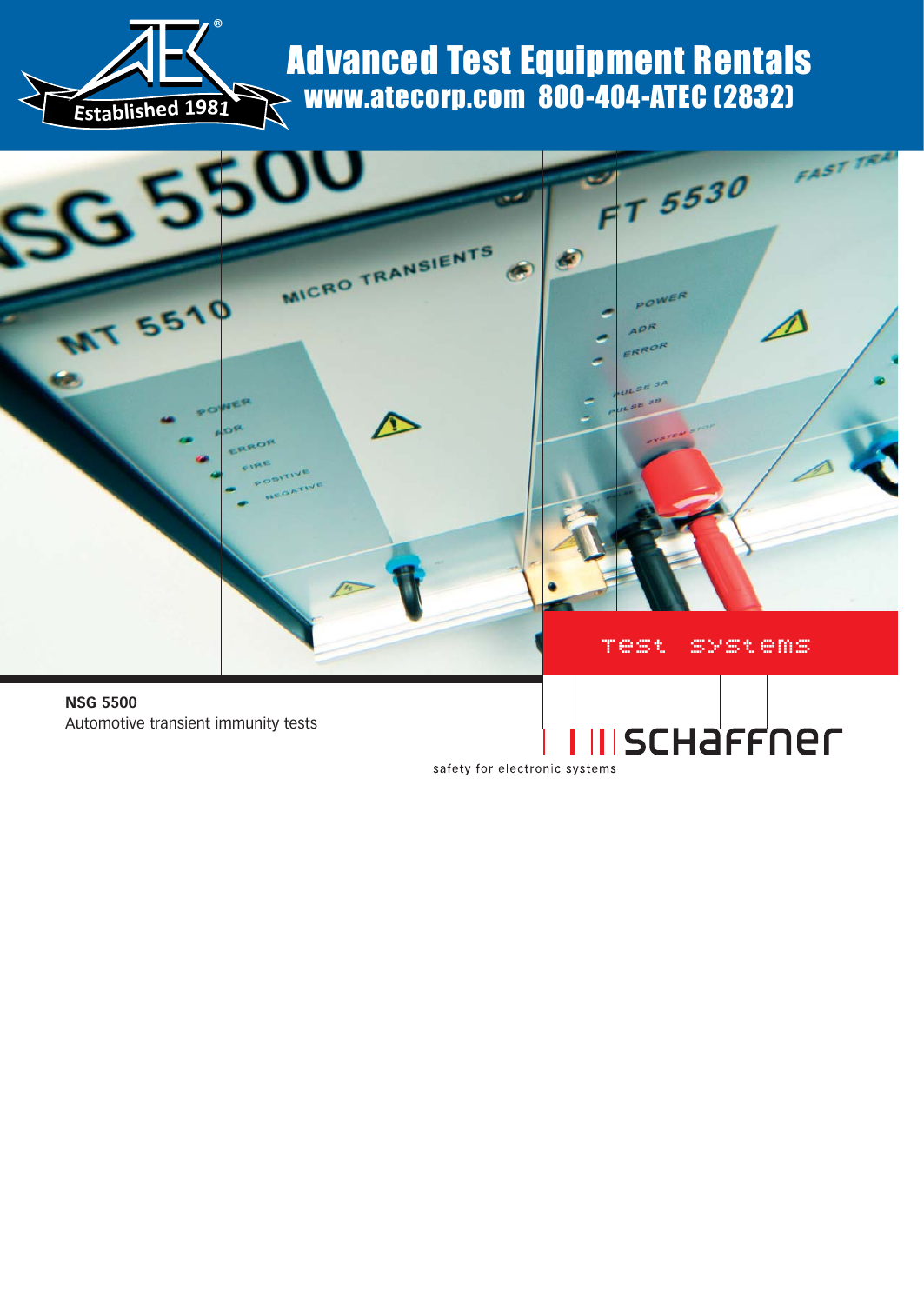

## **NSG 5500** Automotive transient immunity tests

**The compact and modular NSG 5500 solution offers the generators necessary for tests with capacitive discharge pulsed interference as called for by ISO, SAE, DIN and JASO, and others. The established test specifications for passenger cars together with the new standards for commercial vehicles published by these international and other bodies are fully covered, as are the most company-specific standards from vehicle manufacturers.**

**NSG 5500 system.** This compact mainframe houses the common system components and accommodates the standard pulse generators. All testing is available from one output connector. An electronic switch to connect and disconnect the battery supply is incorporated in the NSG 5500. Additional inputs and outputs are located on the rear panel for test execution control purposes and the monitoring of error signals, oscilloscope triggers, gate start/stop commands, etc. Overall control is via a PC running AutoStar<sup>™</sup> under Windows.

**NSG 5500 modules.** The NSG 5500 offers unprecedented flexibility for transient testing. Schaffner has designed a solution with various transients in one modular and upgradeable chassis. The basic ISO 7637 tests for pulse 1, 2a, 3, 5, 6 and 7 and variants are integrated into the same chassis. Optional pulse

4 and pulse 2b control is available, however, use with the NSG 5600 offers several benefits over this budget solution. Additionally, when standards change, as they do every year, the NSG 5500 system may be upgraded with different modules so that your new and old modules may both be retained, either exchanged with new Gemini modules or loaded into an optional expansion chassis. Based on our exclusive Gemini technology, Schaffner offers the most flexible and upgradeable system in the world to protect the users' investment in test equipment.

All NSG 5500 generators are calibrated in accordance with ISO 7637-2:2004 or manufacturer-specific standards. Schaffner continues to maintain backwards compatibility and yet push the state of the art for EMC immunity testing.

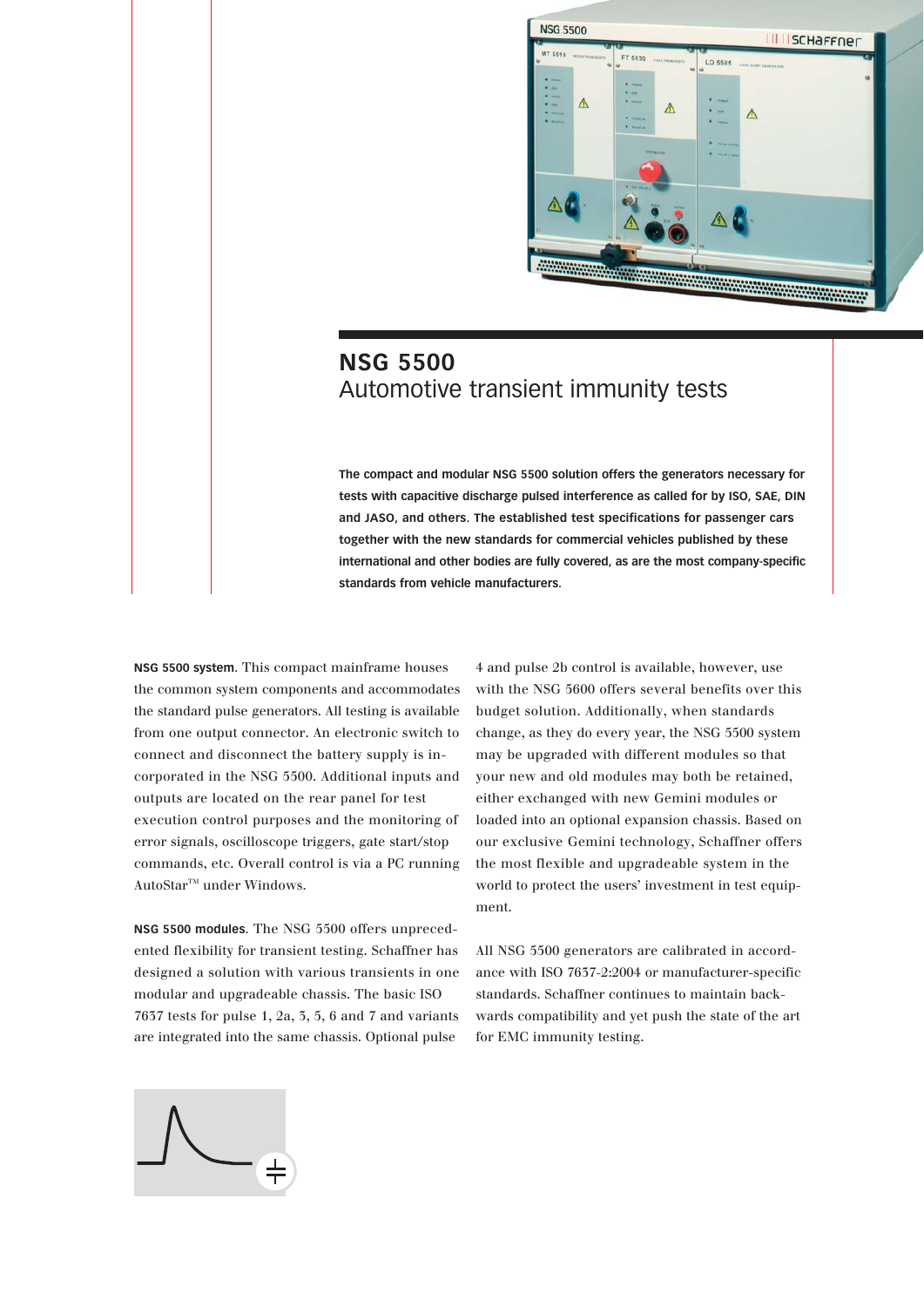



**Based on our exclusive Gemini technology, Schaffner offers the most flexible and upgradeable system to protect the users' investment.**

#### **Technical specifications NSG 5500**

| Instrument power supply:  | 100 - 120VAC ±10%, 47 - 63Hz                     |  |
|---------------------------|--------------------------------------------------|--|
|                           | 220 - 240VAC $\pm 10\%$ , 47 - 63Hz              |  |
| Dimensions:               | 19" desktop housing (rack mountable),            |  |
|                           | height $550mm$ (15"), depth $510mm$ (20")        |  |
| EUT supply:               | From an external source, e.g. battery or PA 5840 |  |
|                           | power amplifier/battery simulator                |  |
| Computer interface:       | IEEE 488 (recommended) or RS232                  |  |
| Auxiliary input signals:  | DUT FAIL / START-STOP                            |  |
| Auxiliary output signals: | <b>CRO-TRIG / TEST-END</b>                       |  |
| Input DC voltage range:   | 60V max.                                         |  |
| DC current:               | 100A (250A for 200ms)                            |  |
| Switch On/Off time:       | $2\mu s$                                         |  |

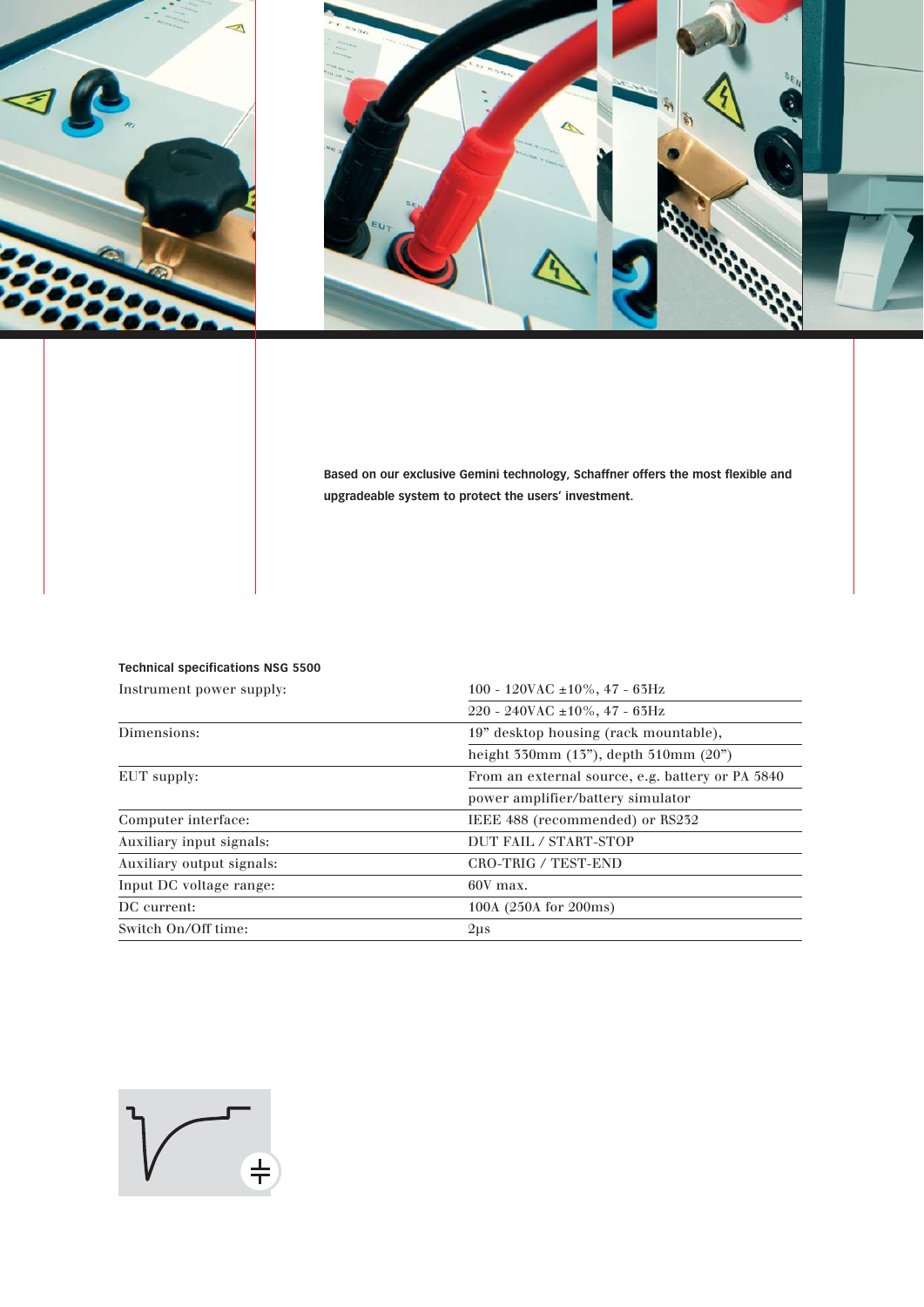

**MT 5510** Transient generator ISO pulse 1, 2, 6 and variants

Switching actions with inductive and other loads influenced by complex inductances of the wiring harness all create disturbances that must be simulated. ISO and SAE have defined these tests as pulse 1, 2 and 6. The MT 5510 produces these test pulses in conformance with the relevant

standard. In order to be able to cope with a company's own test methods, the generator module also provides a much greater range of selectable parameters, considerably higher test voltages, additional impedances and pulse widths.

#### **Technical specifications MT 5510**

| Pulse              | Amplitude<br>[V] | Impedance<br>[Ω] | Rise time<br>$[\mu s]$ | <b>Pulse duration</b> | Repetition<br>[s] |
|--------------------|------------------|------------------|------------------------|-----------------------|-------------------|
| Pulse 1            | $-20$ to $-200$  | 10, 20, 50       | 1 or 3                 | 2 <sub>ms</sub>       | $0.5 - 5$         |
|                    | $-150$ to $-600$ | 20               |                        | 1 <sub>ms</sub>       | $0.5 - 5$         |
|                    | $-12$ to $-220$  | 2, 10, 50        |                        | 50us                  | $0.2 - 5$         |
| Pulse 1 (24V)      | $-150$ to $-600$ | 50               |                        | 1 <sub>ms</sub>       | $0.5 - 5$         |
| Pulse <sub>2</sub> | 12 to 220        | 2, 10, 20, 50    |                        | 50 <sub>µ</sub>       | $0.2 - 5$         |
| Pulse 6            | $-10$ to $-350$  | 30               | <60                    | 300 <sub>µ</sub>      | $0.5 - 15$        |
| CI 220             | $-20$ to $-110$  | 10               |                        | 2 <sub>ms</sub>       | $0.5 - 5$         |
|                    | $-30$ to $-300$  | 4                |                        | 50us                  | $0.2 - 5$         |
|                    | 20 to 150        | 4                |                        | 50us                  | $0.2 - 5$         |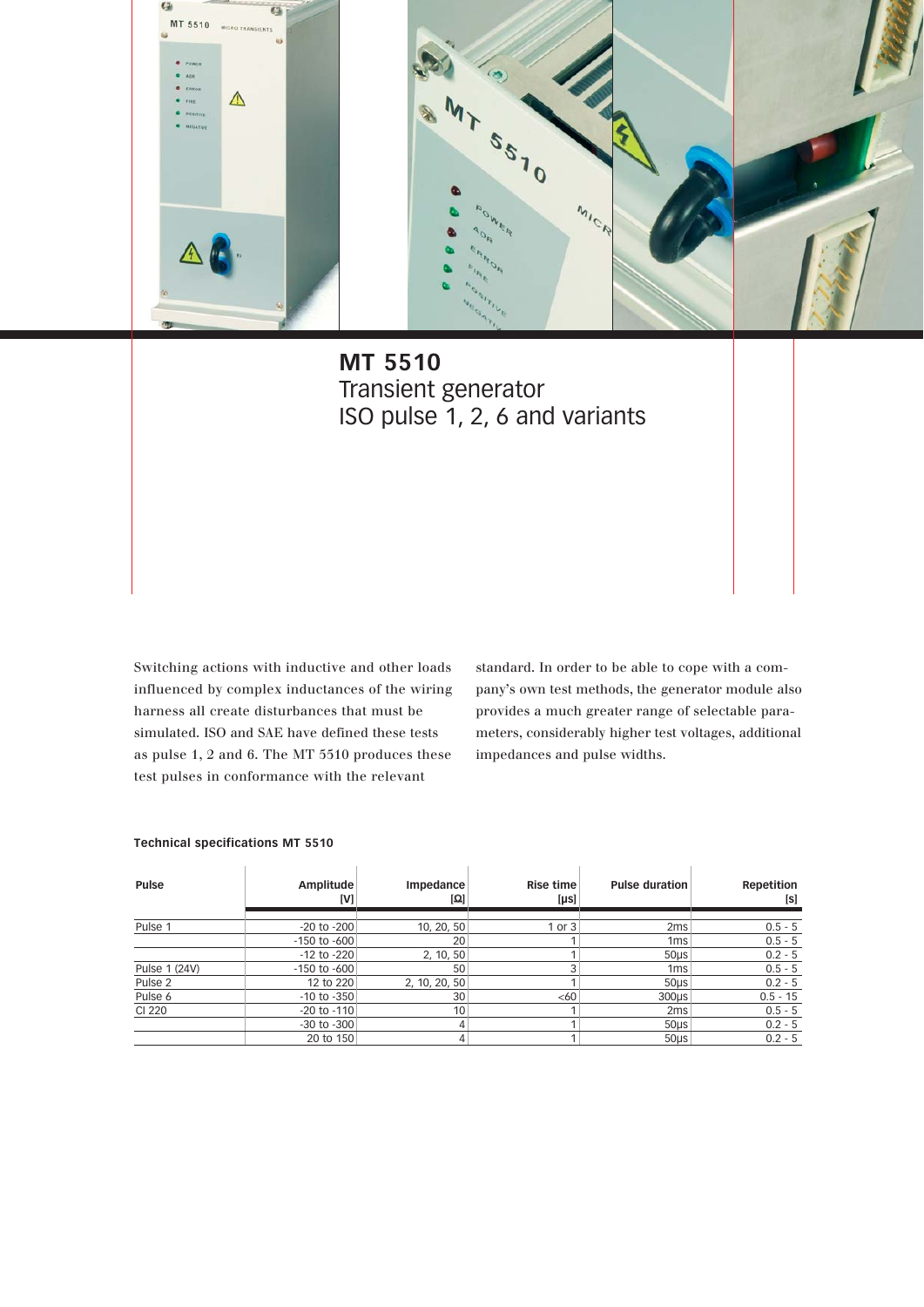

## **LD 5505** Load dump generator

**The only load dump generator capable of the full range of pulses required by most standards.**

Alternators produce a high-energy (load dump) pulse on a vehicle's power harness when the battery is disconnected. The LD 5505 simulates the corresponding pulse 5 specified by numerous standards, and the clamped load dump pulse 5b. Some vehicle manufacturers have expanded upon these specifications - in most cases by making them more stringent. The generator takes this into account.

Contrary to the classic concept, the unit is built around an active pulse shaping circuit. While still compliant with ISO 7637-2 Annex E, this is the best and most cost-effective method to reach the full range of pulse requirements. For example, ISO 7637-2 requires 40 - 400ms, which the LD 5505 meets easily. Other manufacturer may utilize older technology, take shortcuts and do not allow the full range as required by the standards. Schaffner's advanced technology

also enables much greater variability of the pulse parameters to be achieved and facilitates better reproducibility. The RM 5505 impedance box is available, which sets up the generator impedance using a bank of power resistors.

#### **Technical specifications LD 5505**

| Pulse amplitude:  | $20 - 200V$ in 0.5V steps                          |
|-------------------|----------------------------------------------------|
| Clamping:         | 18 - 180V                                          |
| Impedance:        | According to resistor installed,                   |
|                   | the optional RM 5505 has                           |
|                   | available $0.5$ - $10\Omega$ in $0.25\Omega$ steps |
| Pulse rise time:  | $0.1 - 10ms$                                       |
| Pulse duration:   | $50 - 700 \text{ms}$ in 1ms steps                  |
| Pulse repetition: | $15 - 600s$ in 0.1s steps                          |
| Pulse modes:      | Single, continuous,                                |
|                   | programmed 1 to 99,999                             |
|                   |                                                    |

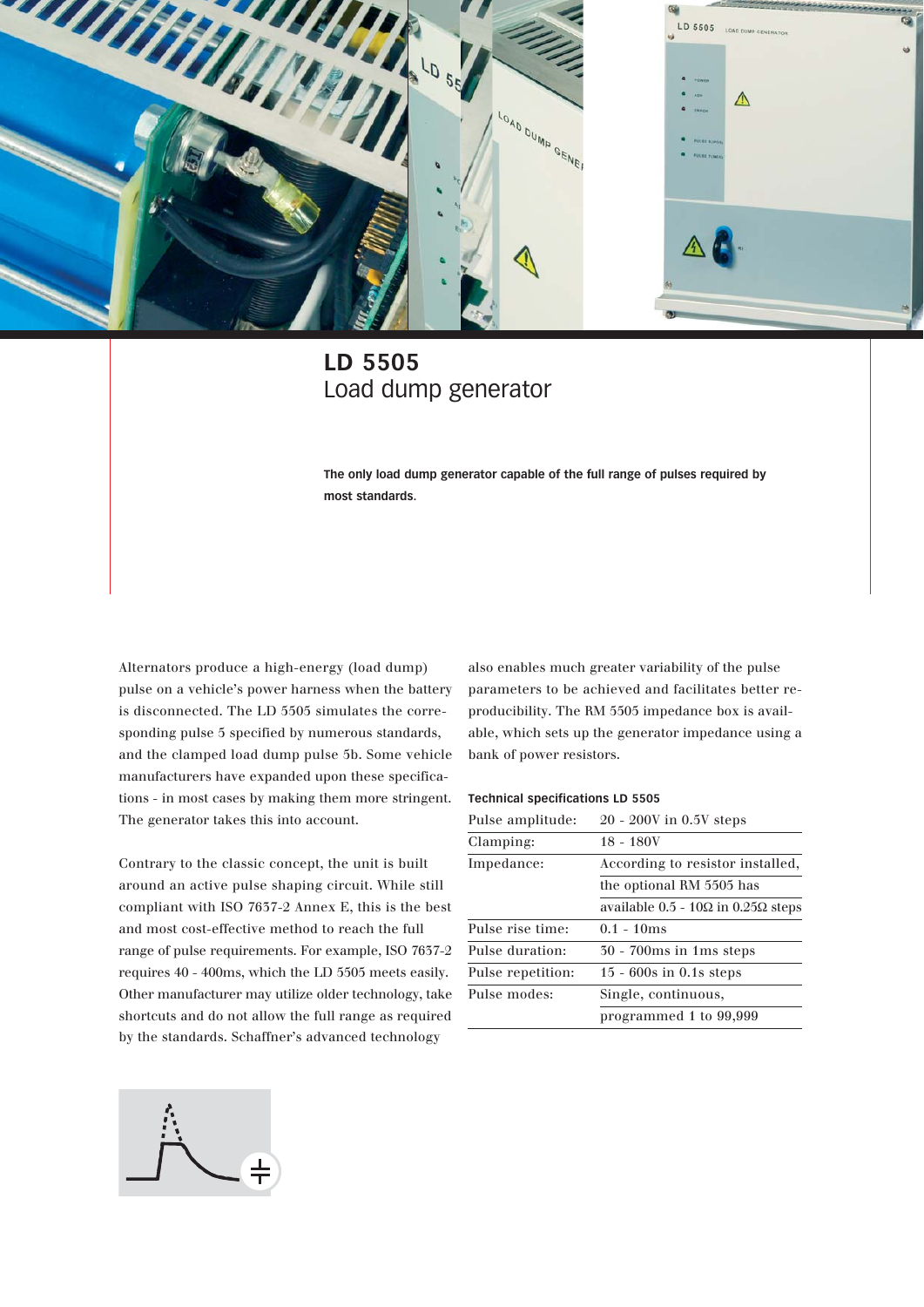



## **FT 5530** EFT generator ISO pulse 3a/3b and variants

**The only fast transient generator featuring both 100ns and 150ns pulse widths to cover the full range of standards.**

The FT 5530 simulates fast transient interference injected onto a vehicle's electrical network through switching processes influenced by the wiring harness that can affect the correct operation of electronic units. The FT 5530 simulates EFT bursts with pulse widths of 100 or 150ns in conformance with the standards for pulse 3a/3b interference phenomena. The EFT generator more than meets the automotive industry's increasing demands with its technical properties exceeding the specifications laid down in the standards by several factors: higher pulse voltages, burst frequencies and pulse variations and other burst specifications including functions for weak spot analyses during long-term trials.

#### **Technical specifications FT 5530**

| Pulse amplitude:  | 25 - 800V in 1V steps        |  |
|-------------------|------------------------------|--|
|                   | lower voltages also pro-     |  |
|                   | grammable                    |  |
| Impedance:        | 50.                          |  |
| Pulse rise time:  | 5ns                          |  |
| Pulse duration:   | $100$ ns ±10% and 150ns ±20% |  |
| Burst frequency:  | 1 - 100kHz in 0.1kHz steps   |  |
| Pulse per burst:  | $1 - 200$                    |  |
| Burst repetition: | 90ms - 99.9s in 10ms steps   |  |
| Pulse modes:      | Single, continuous,          |  |
|                   | programmed 1 - 99,999        |  |

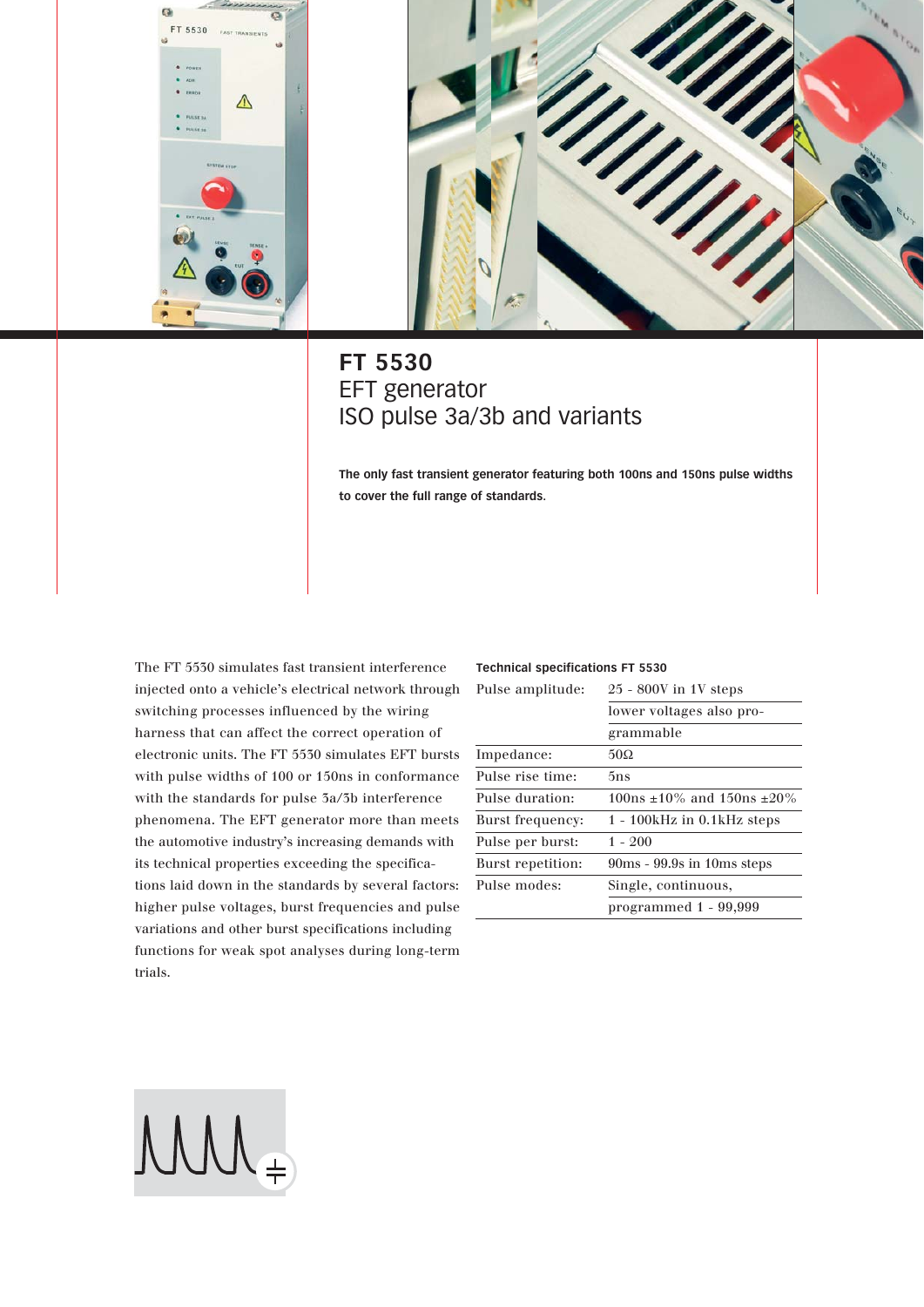

## **CDN 500** Capacitive coupling clamp

**Capacitive coupling clamp manufactured exactly in accordance with ISO 7637-3.**

The coupling clamp CDN 500 is manufactured exactly **Technical specifications CDN 500** in accordance with the drawings and specifications of ISO 7637-3 for capacitively coupling the transients onto cables and wiring harnesses. With its characteristic impedance of 50Ω, the CDN 500 coupling clamp is connected to the generator via a coaxial cable and terminated on the far side with a 50Ω load resistor. A suitable terminating load is available as an accessory under the type number INA 5030, which also provides a measurement output via a 40dB attenuator. The coupling clamp will accept ribbon cables as well as round cables of up to 40mm diameter. The effective coupling capacitance depends on the cross section and the material of the cable used; a typical value being around 100pF.

| <b>Typical coupling</b>  |                                                        |
|--------------------------|--------------------------------------------------------|
| capacitance:             | 100pF approx. (200pF max.)                             |
| Active length:           | $1000 \text{mm}$ (39.4")                               |
| Diameter of round        |                                                        |
| cables:                  | $40mm$ (1.6") max.                                     |
| Breakdown voltage: >500V |                                                        |
| Characteristic           |                                                        |
| impedance:               | $50\Omega \pm 10\%$                                    |
| Connectors:              | $50\Omega$ BNC (1 each side)                           |
| Dimensions:              | $L \times W \times H$ 1300 $\times$ 300 $\times$ 106mm |
|                          | $(51.2 \times 11.8 \times 4.2)$                        |
| Weight:                  | $11.5\text{kg}$ (25lbs) approx.                        |
| Construction:            | Brass with plated surface;                             |
|                          | coupling panel with roller                             |
|                          | hinges for precise positioning                         |